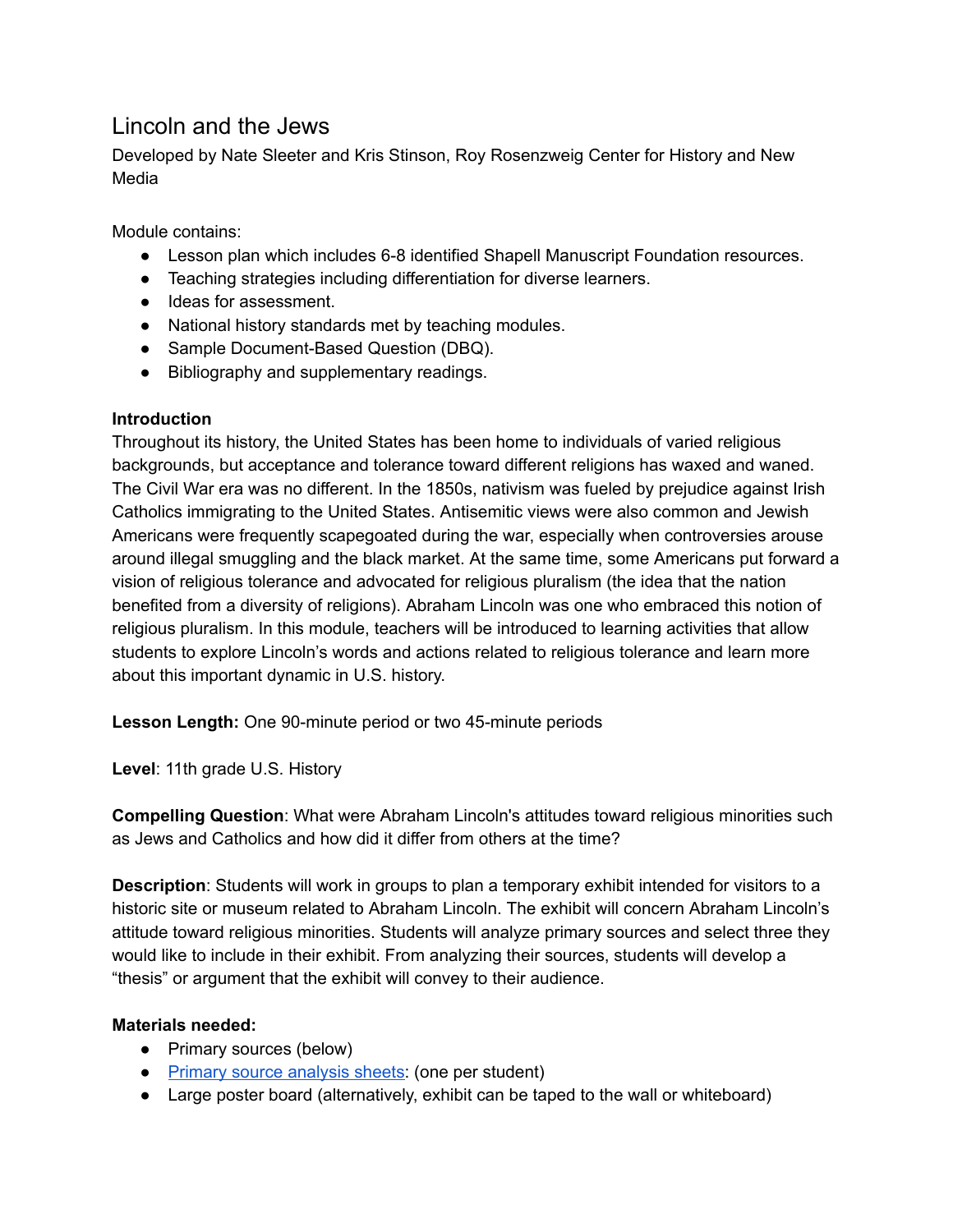- Alternative: the assignment could take the form of a digital exhibit or digital story. Students can use websites like Padlet or Google Slides to create a digital exhibit. They may also take video of their sources and provide voiceover readings of their captions in a digital story or documentary.
- OPTIONAL: Gettysburg Address

## **Activities:**

- 1. Bell ringer: Students examine source [Abraham Lincoln letter to Joshua Speed, August](http://www.abrahamlincolnonline.org/lincoln/speeches/speed.htm)  [24, 1855](http://www.abrahamlincolnonline.org/lincoln/speeches/speed.htm) 
	- In particular students should read and analyze this passage: "I am not a Know-Nothing. That is certain. How could I be? How can any one who abhors the oppression of negroes, be in favor or degrading classes of white people? Our progress in degeneracy appears to me to be pretty rapid. As a nation, we began by declaring that "all men are created equal." We now practically read it "all men are created equal, except negroes" When the Know-Nothings get control, it will read "all men are created equal, except negroes, and foreigners, and Catholics." When it comes to this I should prefer emigrating to some country where they make no pretence of loving liberty -- to Russia, for instance, where despotism can be taken pure, and without the base alloy of hypocracy [sic]."
	- Teacher models primary source analysis and fills out [sheet](https://www.archives.gov/files/education/lessons/worksheets/written_document_analysis_worksheet.pdf) with class. When done, the teacher informs the class that Abraham Jonas was a close friend of Lincoln's and was Jewish.
	- $\circ$  Students may need to review or clarification on some of the terms Lincoln uses:
		- i. Know Nothing A political party that existed in the United States in the 1850s. Know Nothings were against immigration in general and in particular opposed to Catholic immigrants from Ireland. They were called Know Nothings because they began as a secret society whose members weren't allowed to talk about their activities.
		- ii. Despotism A form of government based on absolute power. This kind of government tends to take away freedoms, such as religious freedom.
- 2. Teacher informs the class that they will be planning exhibits for an Abraham Lincoln historic site. The exhibit will be about Lincoln's attitudes toward religious minorities, such as Jews and Catholics. To begin, students should think about what they know about attitudes at the time toward these groups. They may recall (or be introduced to) the Know Nothing party or the concept of nativism (anti-immigration). They may also recall that the population of the United States at the time was mostly Protestant.
- 3. Analyzing the sources
	- Group students into groups of three.
	- Give each group a selection of below sources either printed out or via links if students have access to a tablet or laptop. Tell students that these sources will help answer supporting questions such as:
		- What relationships did Abraham Lincoln have with Jewish individuals?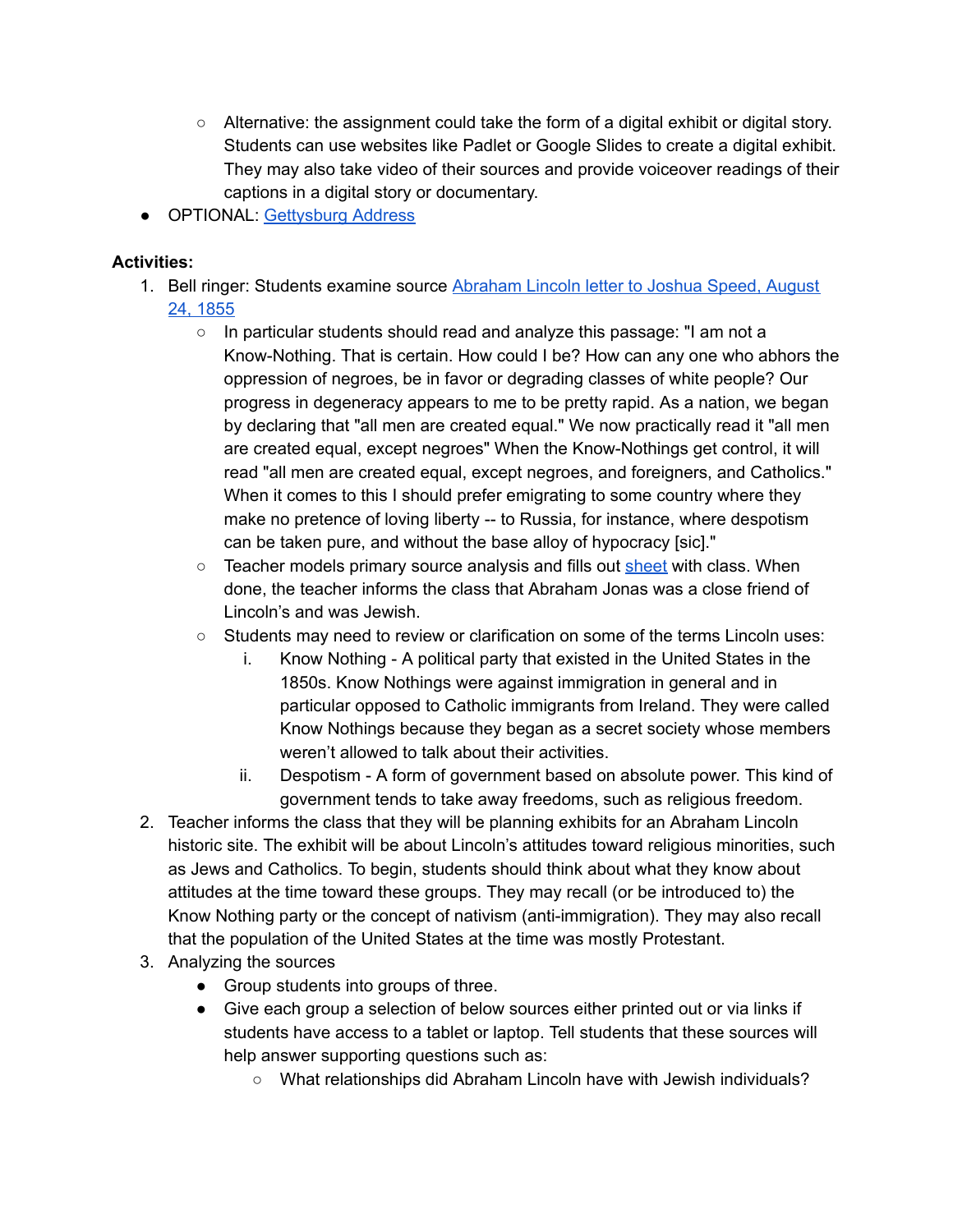- What kinds of discrimination did Jewish and Catholic Americans face at the time of Civil War?
- What actions did President Lincoln take with regard to Jewish-Americans?
- OPTIONAL: How did Lincoln's treatment of Jewish-Americans relate to his beliefs on equality as expressed in the Gettsburg Address?
- Formative assessment: Each student completes a Primary source analysis [sheets](https://www.archives.gov/files/education/lessons/worksheets/written_document_analysis_worksheet.pdf) on one source. Students may help each other but each student should complete a sheet. These sources will be used to create the exhibit.
- 4. Creating the exhibit:
	- $\circ$  Each student takes turns sharing the source they analyzed in Step 3 with their group, summarizing what the source is and why it's important.
	- Students then write captions for their source to appear on their exhibit. The caption should both describe the source and explain why it's important in under 50 words. Students should choose their words carefully and read each other's captions to offer suggestions. A good caption will be accurate, clear, and explain why a source is important.
	- $\circ$  Students can then plan out their exhibit, which should include a title and a sub title that introduces their topic. Think both about how your design might draw visitors to your exhibit and how to arrange your sources and title to best communicate your thesis.
	- $\circ$  Students present their exhibits to the class or do a gallery walk.
	- $\circ$  OPTIONAL: The class can read the Gettysburg Address as a class and discuss how Abraham Lincoln's treatment of Jewish Americans relates to his views on equality as expressed in the speech. Students can think about what quote or line from the speech might make a good addition to their exhibits.

## **Ideas for differentiation:**

- Students can be grouped according to ability with higher performers in groups with middle and lower performers.
- For ESL students or students with disabilities who may need language supports, teachers can use templates for writing captions.
- Students who need language supports may also require letters be read out loud by teachers or classroom assistants as appropriate. Teachers may decide to read excerpts rather than the entire letter.

## **Sources:**

- [Abraham Lincoln letter to Joshua Speed, August 24, 1855](http://www.abrahamlincolnonline.org/lincoln/speeches/speed.htm)
- Lincoln and the Jewish experience during the Civil War:
	- [https://www.shapell.org/historical-perspectives/exhibitions/firmness-right-lincoln-j](https://www.shapell.org/historical-perspectives/exhibitions/firmness-right-lincoln-jews/)  [ews/](https://www.shapell.org/historical-perspectives/exhibitions/firmness-right-lincoln-jews/)
	- [https://www.shapell.org/historical-perspectives/exhibitions/passages-through-the](https://www.shapell.org/historical-perspectives/exhibitions/passages-through-the-fire-jews-and-the-civil-war/)[fire-jews-and-the-civil-war/](https://www.shapell.org/historical-perspectives/exhibitions/passages-through-the-fire-jews-and-the-civil-war/)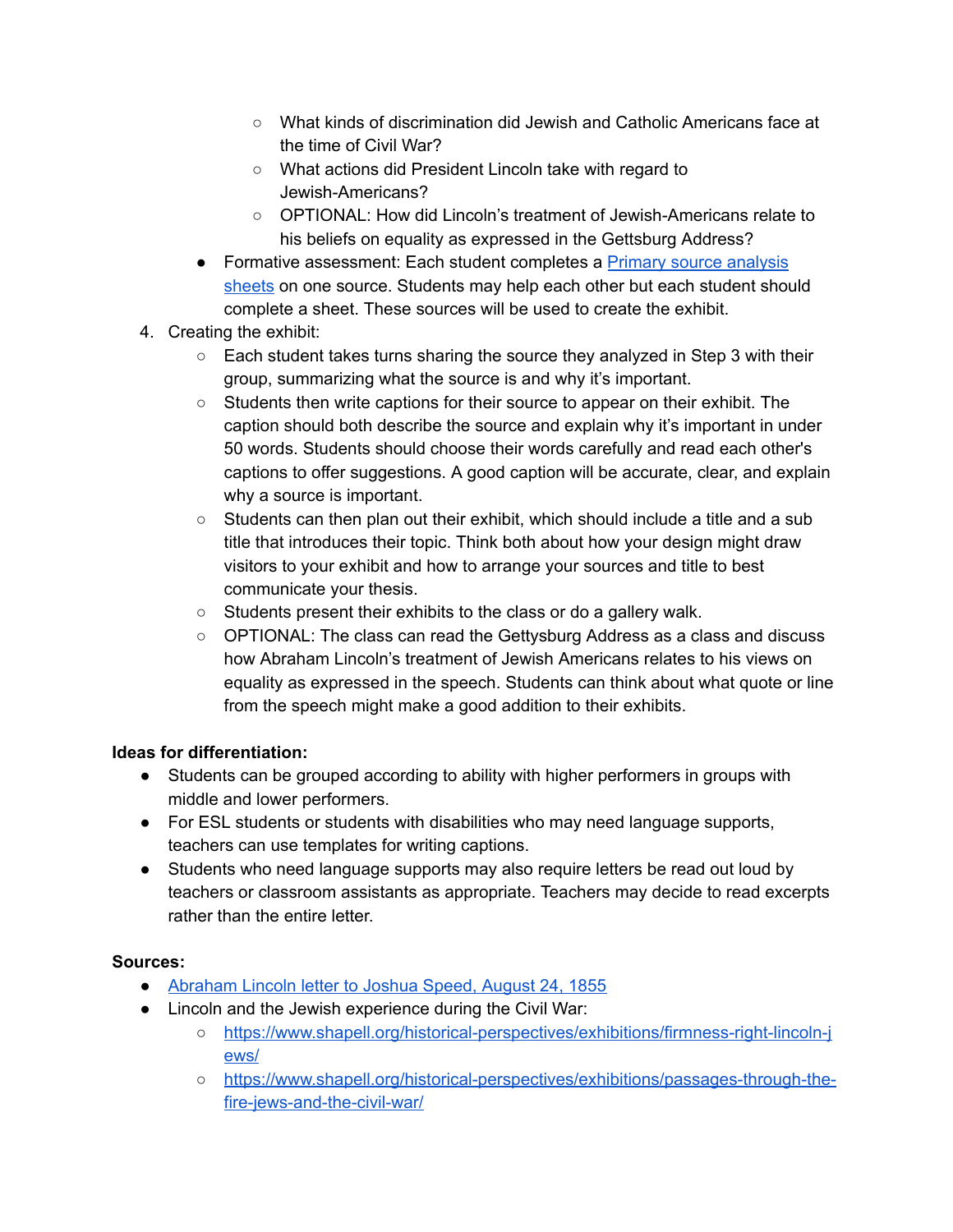- Lincoln's direct involvement in appointing specifically Jewish officers:
	- [https://www.shapell.org/manuscript/abraham-lincoln-appointment-jewish-sutler-h](https://www.shapell.org/manuscript/abraham-lincoln-appointment-jewish-sutler-henry-rice/)  [enry-rice/](https://www.shapell.org/manuscript/abraham-lincoln-appointment-jewish-sutler-henry-rice/)
	- [https://www.shapell.org/manuscript/lincoln-appoints-jewish-west-point-alfred-mor](https://www.shapell.org/manuscript/lincoln-appoints-jewish-west-point-alfred-mordecai-jr/) [decai-jr/](https://www.shapell.org/manuscript/lincoln-appoints-jewish-west-point-alfred-mordecai-jr/)
	- [https://www.shapell.org/manuscript/abraham-lincoln-appointed-a-hebrew-jewish](https://www.shapell.org/manuscript/abraham-lincoln-appointed-a-hebrew-jewish-appointment/)[appointment/](https://www.shapell.org/manuscript/abraham-lincoln-appointed-a-hebrew-jewish-appointment/)
	- [https://www.shapell.org/manuscript/lincoln-gideon-welles-request-from-jewish-co](https://www.shapell.org/manuscript/lincoln-gideon-welles-request-from-jewish-congressman-leonard-myers/)  [ngressman-leonard-myers](https://www.shapell.org/manuscript/lincoln-gideon-welles-request-from-jewish-congressman-leonard-myers/)
- Lincoln's words in his Second Inaugural Address:
	- Excerpt: "Both read the same Bible and pray to the same God, and each invokes His aid against the other. It may seem strange that any men should dare to ask a just God's assistance in wringing their bread from the sweat of other men's faces, but let us judge not, that we be not judged. The prayers of both could not be answered. That of neither has been answered fully. The Almighty has His own purposes."
	- Hand-written Second Inaugural Address sources:
	- [https://www.shapell.org/manuscript/abraham-lincoln-with-malice-toward-none-second-ina](https://secure-web.cisco.com/1AlU3q2Nwe84L0QU0pxaaIMi78VHOYN-njFC2ZBH_By0okLi1KZPkX7K49_B6KesoTK1354VWqMytoCMnDHdX2wktjlh-sfbNdaXvZiPYS5a3aWshiS_iHfxqjicAonBSWJ0CKKjoDvVh9c6lBagE6MChWXDoIdvCrG94H0gPyfCaUweDA8dIKco24G1qFvGIH9m06Yomh_bPtWbObo21FaH0cL1N7QQorTyo5gKOTeBgaFfsqkVYzhABeIzWdmuaX6Lv9k7VreqEzpNF-KGph33TbGec07TLbaKVGdvAmJ9QjUqdkDdQXhuDHIVbdz_yQVo9-meQ-n7ko3u9sCKWsbpcVHTzsC8Jhoi-bnRcpCKTOoe8pIdoFQR23d_usn3XI0yD8vCtueSnYUXH2BXuo70KXoMAc0Rc_MrqgQt7T7Fq9tD6QPc8Iut2CqfHyjJv/https%3A%2F%2Fwww.shapell.org%2Fmanuscript%2Fabraham-lincoln-with-malice-toward-none-second-inaugural-aqs%2F)  [ugural-aqs/](https://secure-web.cisco.com/1AlU3q2Nwe84L0QU0pxaaIMi78VHOYN-njFC2ZBH_By0okLi1KZPkX7K49_B6KesoTK1354VWqMytoCMnDHdX2wktjlh-sfbNdaXvZiPYS5a3aWshiS_iHfxqjicAonBSWJ0CKKjoDvVh9c6lBagE6MChWXDoIdvCrG94H0gPyfCaUweDA8dIKco24G1qFvGIH9m06Yomh_bPtWbObo21FaH0cL1N7QQorTyo5gKOTeBgaFfsqkVYzhABeIzWdmuaX6Lv9k7VreqEzpNF-KGph33TbGec07TLbaKVGdvAmJ9QjUqdkDdQXhuDHIVbdz_yQVo9-meQ-n7ko3u9sCKWsbpcVHTzsC8Jhoi-bnRcpCKTOoe8pIdoFQR23d_usn3XI0yD8vCtueSnYUXH2BXuo70KXoMAc0Rc_MrqgQt7T7Fq9tD6QPc8Iut2CqfHyjJv/https%3A%2F%2Fwww.shapell.org%2Fmanuscript%2Fabraham-lincoln-with-malice-toward-none-second-inaugural-aqs%2F)
	- o https://www.shapell.org/manuscript/abraham-lincoln-second-inaugural-address/
- Context of anti-semitism:
	- General Benjamin Butler: The Jews "Betrayed Their Savior & Also Have Betrayed Us," October 23, 1862 [https://www.shapell.org/manuscript/antisemitic-civil-war-general-benjamin-butler-j](https://www.shapell.org/manuscript/antisemitic-civil-war-general-benjamin-butler-jews-betrayed-savior/) [ews-betrayed-savior/](https://www.shapell.org/manuscript/antisemitic-civil-war-general-benjamin-butler-jews-betrayed-savior/)
	- William Tecumseh Sherman Vents Anti-Semitic Prejudices, Discusses Runaway Slaves, & Sketches Total War, November 2, 1862 [https://www.shapell.org/manuscript/william-tecumseh-sherman-antisemitism-runa](https://www.shapell.org/manuscript/william-tecumseh-sherman-antisemitism-runaway-slaves-total-war/) [way-slaves-total-war/](https://www.shapell.org/manuscript/william-tecumseh-sherman-antisemitism-runaway-slaves-total-war/)
	- American Civil War Union General George B. McClellan's Antisemitic Letter, August, 1875 [https://www.shapell.org/manuscript/anti-semetic-civil-war-union-general-george](https://www.shapell.org/manuscript/anti-semetic-civil-war-union-general-george-mcclellan/)[mcclellan/](https://www.shapell.org/manuscript/anti-semetic-civil-war-union-general-george-mcclellan/)
	- Ulysses S. Grant Tries to Lose the Anti-Semite Label Engendered to Him by His Infamous "Jew Order," August 14, 1868 [https://www.shapell.org/manuscript/ulysses-grant-antisemite-labelcivil-war-jew-or](https://www.shapell.org/manuscript/ulysses-grant-antisemite-labelcivil-war-jew-orde-no-11/) [de-no-11/](https://www.shapell.org/manuscript/ulysses-grant-antisemite-labelcivil-war-jew-orde-no-11/)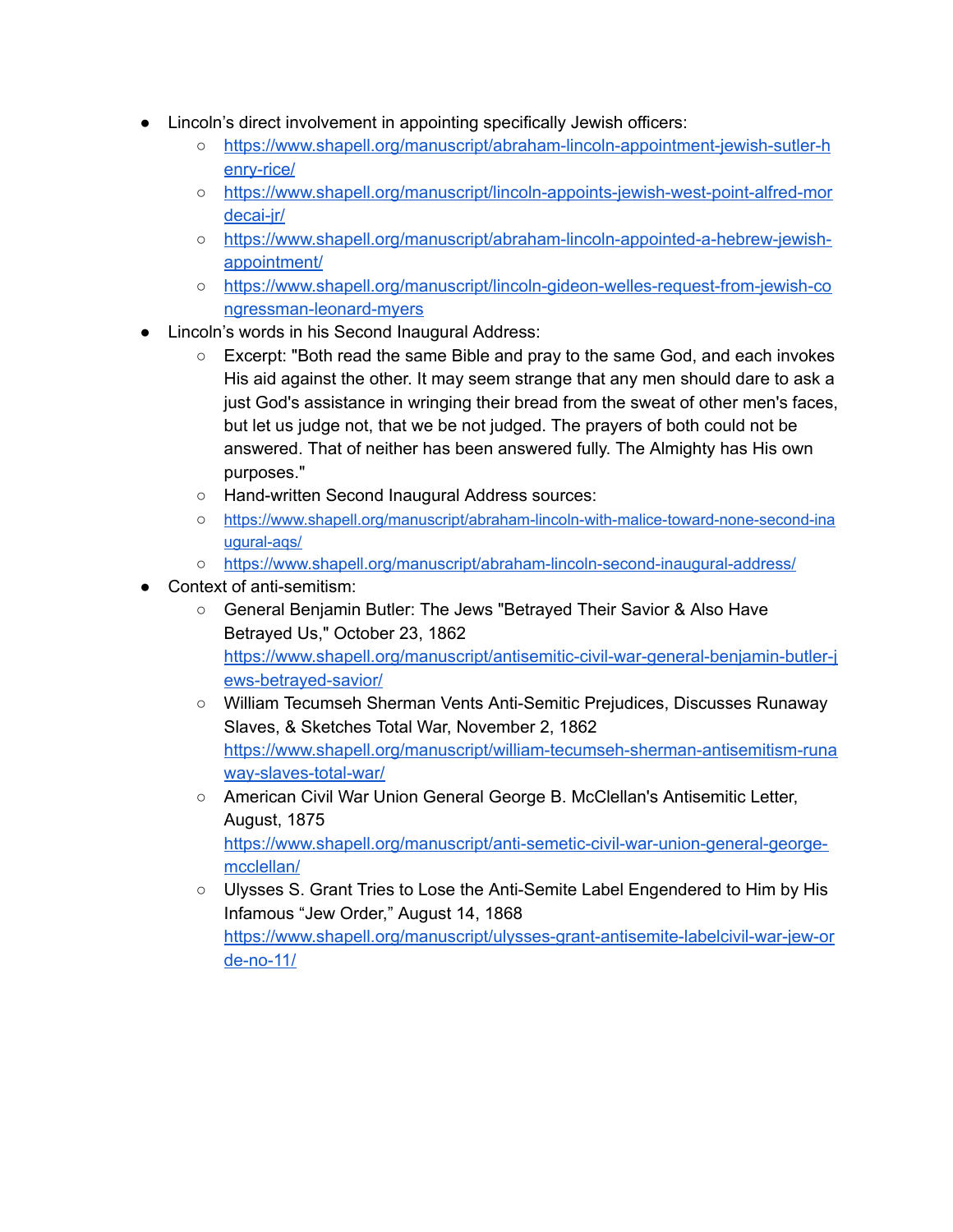# **Assessment (option 1 of 2):**

| <b>Areas for Improvement</b> | <b>Criteria</b><br><b>Standards for This</b><br><b>Performance</b>             | <b>Evidence of Exceeding</b><br><b>Expectations</b> |
|------------------------------|--------------------------------------------------------------------------------|-----------------------------------------------------|
|                              | Writing in captions clearly<br>described source and why<br>source is important |                                                     |
|                              | Writing in captions was 50<br>words or fewer                                   |                                                     |
|                              | Appearance and layout of<br>exhibit work to<br>communicate the thesis.         |                                                     |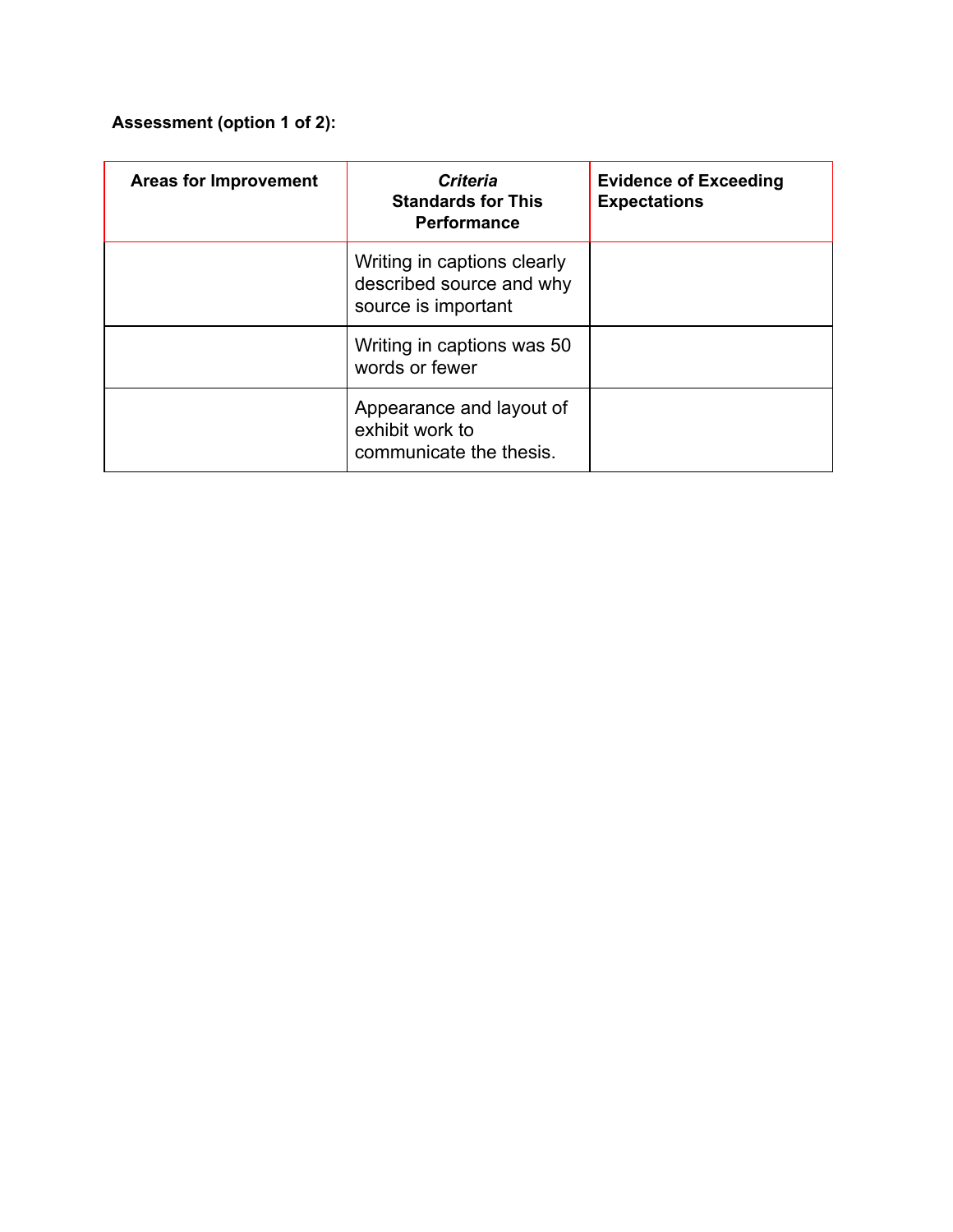# **Assessment (option 2 of 2):**

|                        | $3 - 4$ points                                                                     | 1 - 2 points                                                                                                            | 0 points                                                                                         |
|------------------------|------------------------------------------------------------------------------------|-------------------------------------------------------------------------------------------------------------------------|--------------------------------------------------------------------------------------------------|
| <b>Source Analysis</b> | Writing in captions<br>clearly describes<br>source and why<br>source is important. | Writing in captions<br>describes source<br>and why source is<br>important, but<br>sometimes lacks<br>clarity/precision. | Writing in captions<br>does not clearly<br>describe source<br>and/or why source<br>is important. |
|                        | 2 points                                                                           | points<br>1                                                                                                             | 0 points                                                                                         |
| <b>Caption length</b>  | Writing in captions<br>is between 35 and<br>50 words.                              | Writing in captions<br>is less than 35 or<br>more than 50<br>words.                                                     | Captions are not<br>present for some/all<br>sources.                                             |
| <b>Exhibit Design</b>  | The appearance of<br>the exhibit was neat<br>and easy to<br>understand.            | The appearance of<br>the exhibit was<br>somewhat neat and<br>understandable.                                            | The appearance of<br>the exhibit was not<br>neat and/or it was<br>difficult to<br>understand.    |
| <b>Title</b>           | The exhibit's title<br>and subtitle<br>expressed its<br>theme clearly.             | The exhibit's title<br>and subtitle were<br>relevant to its<br>theme.                                                   | The exhibit's title<br>and subtitle did not<br>express its theme.                                |

TOTAL: \_\_\_\_ 10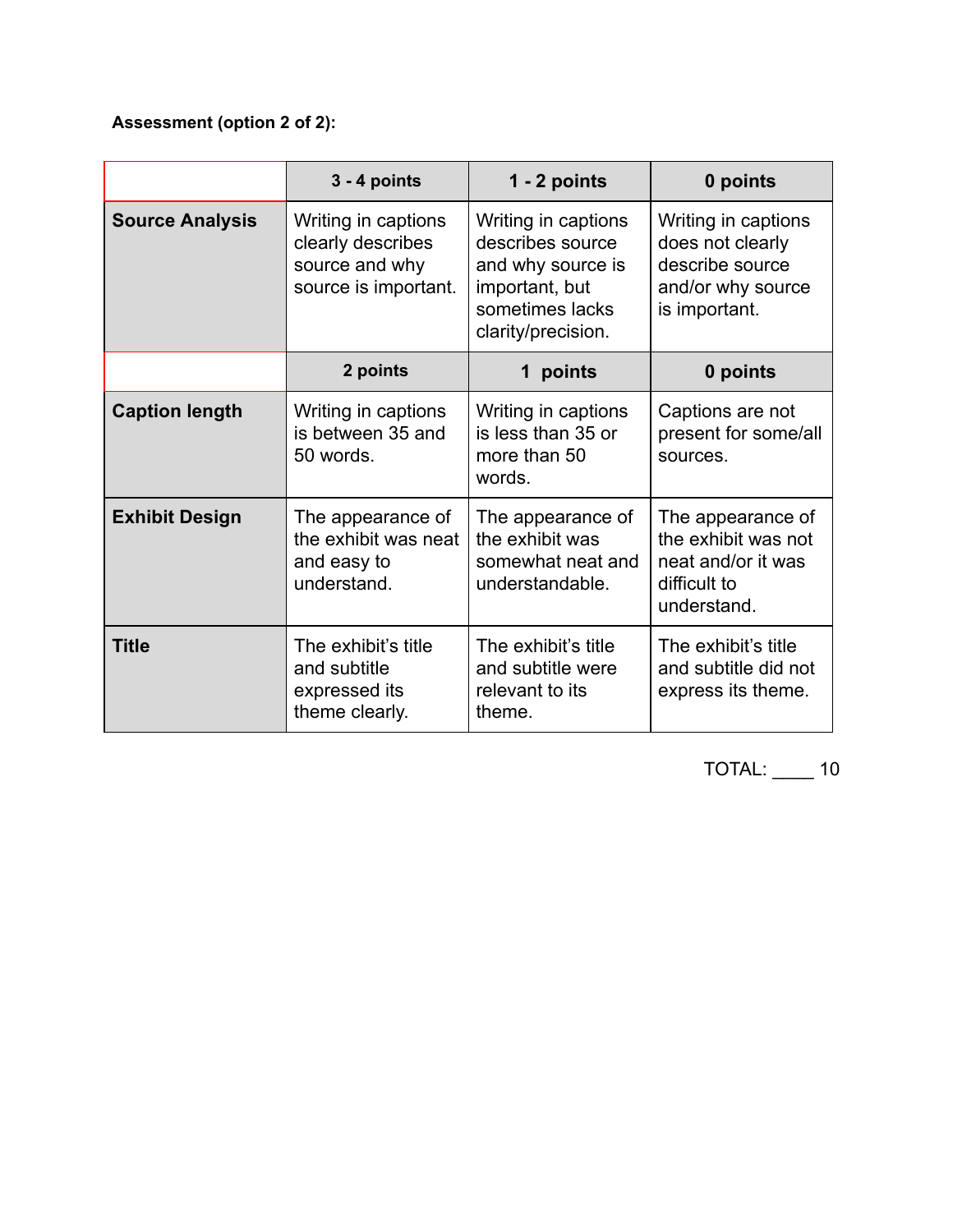## **Applicable standards:**

The lesson follows The Inquiry Design Model (IDM) which is defined as "a distinctive approach to creating curriculum and instructional materials that honors teachers' knowledge and expertise, avoids overprescription, and focuses on the main elements of the instructional design process as envisioned in the Inquiry Arc of the [College, Career, and Civic Life \(C3\) Framework](http://www.socialstudies.org/c3)  [for Social Studies State Standards](http://www.socialstudies.org/c3) (2013)"

Also aligns with typical state level content standards:

- California (8th grade)
	- 8.10 Students analyze the multiple causes, key events, and complex consequences of the Civil War.
	- 4. Discuss Abraham Lincoln's presidency and his significant writings and speeches and their relationship to the Declaration of Independence, such as his "House Divided" speech (1858), Gettysburg Address (1863), Emancipation Proclamation (1863), and inaugural addresses (1861 and 1865).
- Virginia (11th grade)
	- STANDARD VUS.7b: The student will apply social science skills to understand the Civil War and Reconstruction eras and their significance as major turning points in American history by b) evaluating and explaining the significance and development of Abraham Lincoln's leadership and political statements, including the significance of the Emancipation Proclamation and the principles outlined in the Gettysburg Address.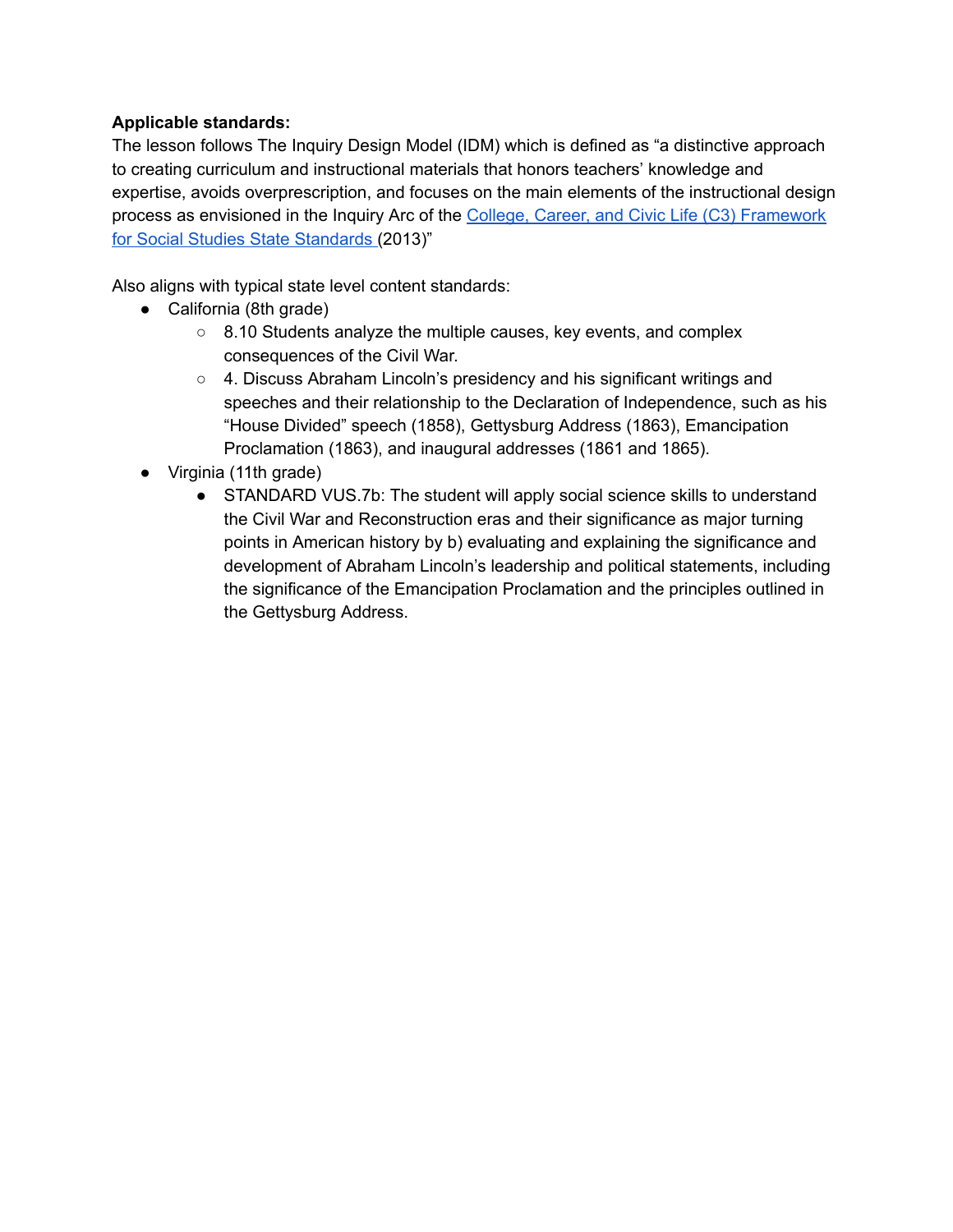## **Possible Document-Based Question:**

This question is based on the accompanying documents. Analyze Abraham Lincoln's views on equality and race compared to others who lived at the same time.

Sources:

- General Benjamin Butler: The Jews "Betrayed Their Savior & Also Have Betrayed Us," October 23, 1862 [https://www.shapell.org/manuscript/antisemitic-civil-war-general-benjamin-butler-jews-be](https://www.shapell.org/manuscript/antisemitic-civil-war-general-benjamin-butler-jews-betrayed-savior/)  [trayed-savior/](https://www.shapell.org/manuscript/antisemitic-civil-war-general-benjamin-butler-jews-betrayed-savior/)
- William Tecumseh Sherman Vents Anti-Semitic Prejudices, Discusses Runaway Slaves, & Sketches Total War, November 2, 1862 [https://www.shapell.org/manuscript/william-tecumseh-sherman-antisemitism-runaway-sla](https://www.shapell.org/manuscript/william-tecumseh-sherman-antisemitism-runaway-slaves-total-war/) [ves-total-war/](https://www.shapell.org/manuscript/william-tecumseh-sherman-antisemitism-runaway-slaves-total-war/)
- American Civil War Union General George B. McClellan's Antisemitic Letter, August, 1875 [https://www.shapell.org/manuscript/anti-semetic-civil-war-union-general-george-mcclella](https://www.shapell.org/manuscript/anti-semetic-civil-war-union-general-george-mcclellan/)  [n/](https://www.shapell.org/manuscript/anti-semetic-civil-war-union-general-george-mcclellan/)
- Ulysses S. Grant Tries to Lose the Anti-Semite Label Engendered to Him by His Infamous "Jew Order," August 14, 1868 [https://www.shapell.org/manuscript/ulysses-grant-antisemite-labelcivil-war-jew-orde-no-1](https://www.shapell.org/manuscript/ulysses-grant-antisemite-labelcivil-war-jew-orde-no-11/) [1/](https://www.shapell.org/manuscript/ulysses-grant-antisemite-labelcivil-war-jew-orde-no-11/)
- Lincoln's Second Inaugural Address:
	- Excerpt: "Both read the same Bible and pray to the same God, and each invokes His aid against the other. It may seem strange that any men should dare to ask a just God's assistance in wringing their bread from the sweat of other men's faces, but let us judge not, that we be not judged. The prayers of both could not be answered. That of neither has been answered fully. The Almighty has His own purposes."
- [Abraham Lincoln letter to Joshua Speed, August 24, 1855](http://www.abrahamlincolnonline.org/lincoln/speeches/speed.htm) 
	- Excerpt: "I am not a Know-Nothing. That is certain. How could I be? How can any one who abhors the oppression of negroes, be in favor or degrading classes of white people? Our progress in degeneracy appears to me to be pretty rapid. As a nation, we began by declaring that "all men are created equal." We now practically read it "all men are created equal, except negroes" When the Know-Nothings get control, it will read "all men are created equal, except negroes, and foreigners, and Catholics." When it comes to this I should prefer emigrating to some country where they make no pretence of loving liberty -- to Russia, for instance, where despotism can be taken pure, and without the base alloy of hypocracy [sic]."